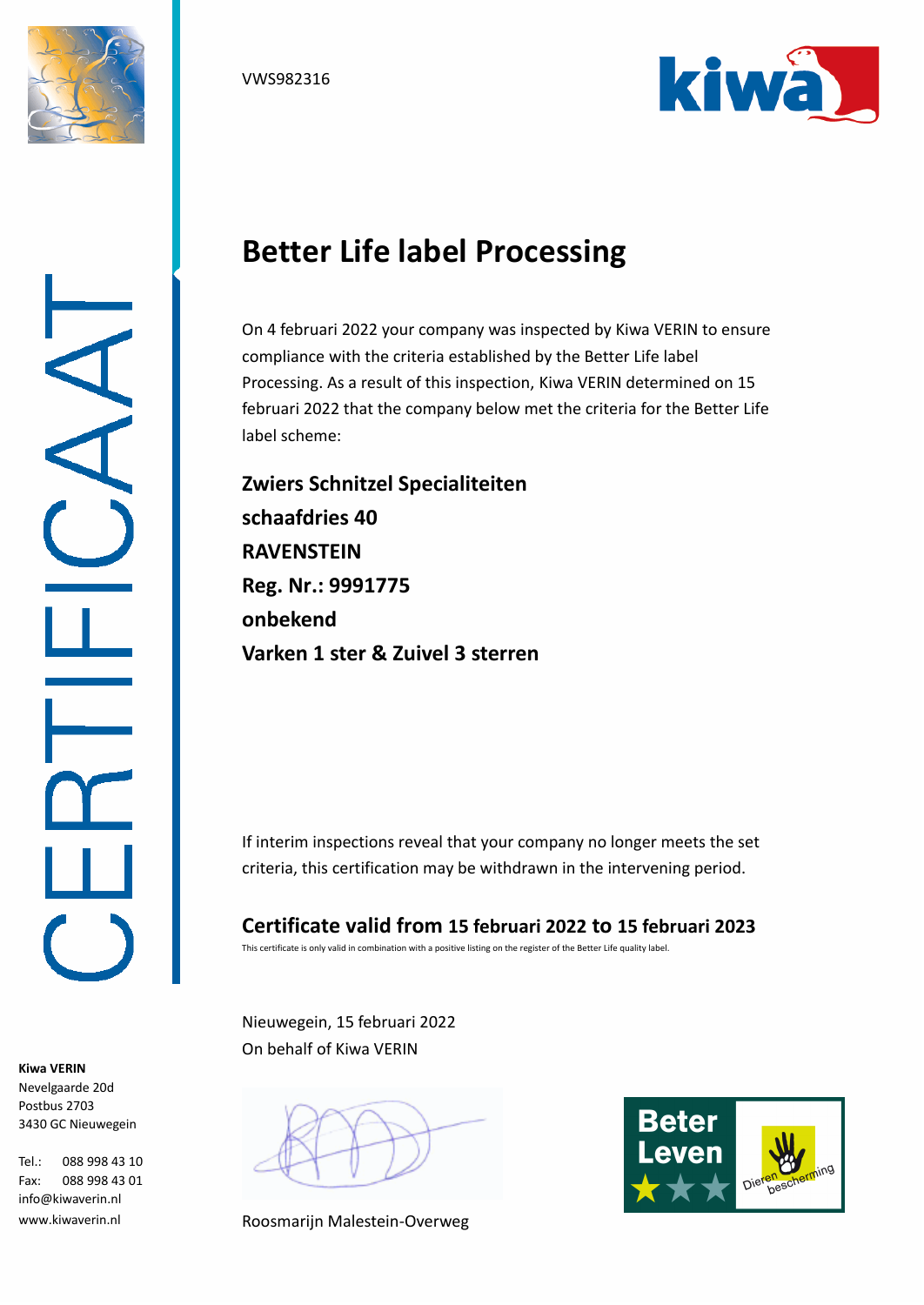

Kiwa VERIN B.V.

Nevelgaarde 20d 3436 ZZ Nieuwegein Postbus 2703 3430 GC Nieuwegein

T 088 998 43 10 E info@kiwaverin.nl

www.kiwaverin.nl

Zwiers Schnitzel Specialiteiten Schaafdries 40 5371 NJ RAVENSTEIN

Nieuwegein, 15 februari 2022

Re. : Result of assessment Better Life label processing Your reference : 9991775

Dear Sir/ Madam,

Your company was visited by Kiwa VERIN in the context of an inspection for Better Life label Processing on 4 februari 2022. Kiwa VERIN has received and assessed the findings of the inspection in good order.

The assessment shows that your company fully meets the criteria and the associated regulations. The BLk-certificate has been awarded to your company and is enclosed with this letter. The certificate is valid until the date indicated on the certificate. You should ensure that a new BLk inspection is performed a few weeks before this expiry date. Kiwa VERIN will contact you. This will ensure that your BLk-accreditation is not interrupted.

The award of the certificate will be communicated to the Better Life label foundation.

If you have any questions about this assessment, please contact the undersigned at certificatie@kiwaverin.nl or on +31 (0) 88-9984310.

Kind regards,

4. Duyzer

Kiwa VERIN

Annex: BLk Certificate Summary of comments (if applicable)

 $\left\langle \right\rangle$